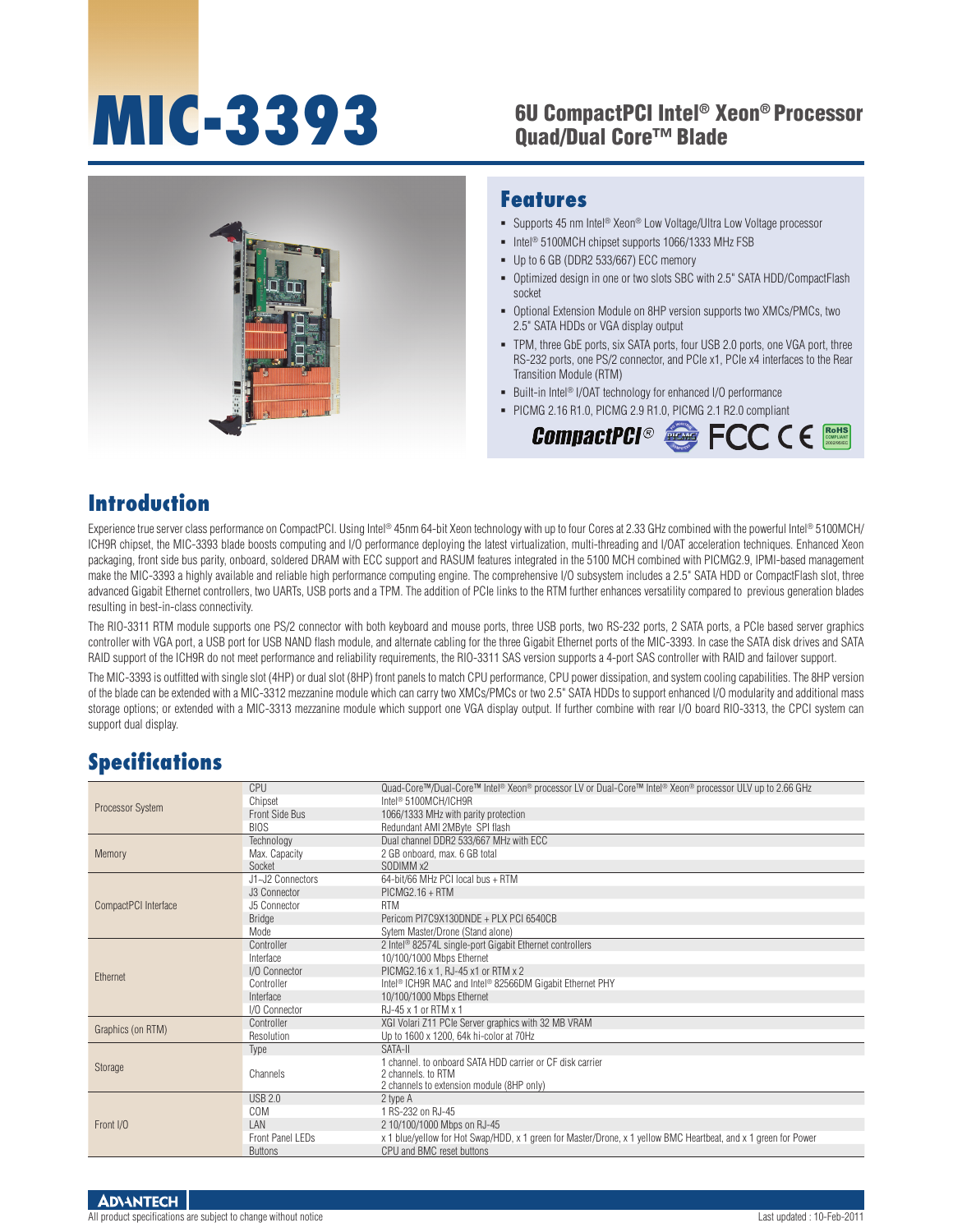# **Specifications**

|                         | <b>USB</b>          | 4 ports                                                                                                                                                                    |                                                     |  |  |  |  |  |
|-------------------------|---------------------|----------------------------------------------------------------------------------------------------------------------------------------------------------------------------|-----------------------------------------------------|--|--|--|--|--|
|                         | COM                 | 2 ports                                                                                                                                                                    |                                                     |  |  |  |  |  |
|                         | LAN                 | 3 10/1000/1000 Mbps                                                                                                                                                        |                                                     |  |  |  |  |  |
| Rear I/O                | <b>SATA</b>         | 2 ports                                                                                                                                                                    |                                                     |  |  |  |  |  |
|                         | PCIe                | 1 PCle x 1, 1 PCle x 4                                                                                                                                                     |                                                     |  |  |  |  |  |
|                         | Others              | PS/2 for keyboard & mouse                                                                                                                                                  |                                                     |  |  |  |  |  |
|                         | <b>CMOS</b>         | Battery backed up with backup copy in EEPROM                                                                                                                               |                                                     |  |  |  |  |  |
|                         | <b>Boot Options</b> | SATA, SAS, USB ports, USB flash disk, network (PXE)                                                                                                                        |                                                     |  |  |  |  |  |
| <b>BIOS</b>             | Console             | VGA or console redirection over COM Port, SoL supported by BMC                                                                                                             |                                                     |  |  |  |  |  |
|                         |                     |                                                                                                                                                                            |                                                     |  |  |  |  |  |
|                         | Other               | Supports operation without disk, keyboard, video                                                                                                                           |                                                     |  |  |  |  |  |
| Watchdog Timer          | Output              | Local Reset and Interrupt                                                                                                                                                  |                                                     |  |  |  |  |  |
|                         | Interval            | Programmable $1s \sim 255s$                                                                                                                                                |                                                     |  |  |  |  |  |
| <b>Hardware Monitor</b> | Controller          | Winbond® 83627DHG: voltages, CPU, chipset, board temperature                                                                                                               |                                                     |  |  |  |  |  |
| <b>BMC</b>              | Controller          | Renesas <sup>®</sup> H8S 2167, IPMIv2.0 compliant                                                                                                                          |                                                     |  |  |  |  |  |
| <b>Operating System</b> | Compatibility       | Windows® XP 32/64 bit, Windows Server® 2008 32/64 bit, Linux                                                                                                               |                                                     |  |  |  |  |  |
| Power Requirement       | Configuration       | 4HP                                                                                                                                                                        | 8HP                                                 |  |  |  |  |  |
|                         | TDP (max./typ.)     | 60W / <50W                                                                                                                                                                 | 90W / < 75W                                         |  |  |  |  |  |
| Physical                | Dimensions & Weight | 6U /1 slot width (4HP), 233.35 x 160 x 20 mm (9.2" x 6.3" x 0.8"), 1.03 kg (2.27lb)<br>6U /2 slots width (8HP), 233.35 x 160 x 40 mm (9.2" x 6.3" x 1.6"), 1.42kg (3.14lb) |                                                     |  |  |  |  |  |
|                         |                     | Operating                                                                                                                                                                  | Non-operating                                       |  |  |  |  |  |
|                         | Temperature         | $0 \sim 55^{\circ}$ C (32 ~ 122°F)                                                                                                                                         | $-40 \sim 85^{\circ}$ C ( $-40 \sim 185^{\circ}$ F) |  |  |  |  |  |
|                         | Humidity            | 95 %@ 40° C, non-condensing                                                                                                                                                | 95 %@ 60° C, non-condensing                         |  |  |  |  |  |
| Environment             | Vibration           | $5 - 500$ Hz, 2Grms (4HP), 1Grms (8HP)                                                                                                                                     | $5 - 500$ Hz, 3.5Grms                               |  |  |  |  |  |
|                         | Bump                |                                                                                                                                                                            | 15G, 6ms (without on-board 2.5" SATA HDD)           |  |  |  |  |  |
|                         | Altitude            | 4.000m above sea level                                                                                                                                                     |                                                     |  |  |  |  |  |
|                         | Conformance         | FCC Class A, CE, RoHS                                                                                                                                                      |                                                     |  |  |  |  |  |
| Regulatory              | <b>NEBS Level 3</b> | Designed for GR-63-Core and GR-1089-Core                                                                                                                                   |                                                     |  |  |  |  |  |
| Compliance              | Standards           | PICMG2.0 R3.0, PICMG2.1 R2.0, PICMG2.9 R1.0, PICMG2.16 R1.0                                                                                                                |                                                     |  |  |  |  |  |

# **Supported CPU Configurations**

| Intel <sup>®</sup> CPU Model<br><b>Number</b> | <b>CPU</b> architecture | # Cores | Freq.      | Cache        | <b>FSB</b> | <b>CPU TDP</b> | <b>Required airflow for</b><br>single slot width | <b>Required airflow for</b><br>dual slot width |
|-----------------------------------------------|-------------------------|---------|------------|--------------|------------|----------------|--------------------------------------------------|------------------------------------------------|
| L5410                                         | $45 \text{ nm}$         | 4       | 2.33 GHz   | <b>12 MB</b> | 1333 MHz   | 50W            | 60CFM                                            | 35CFM                                          |
| L5408                                         | $45 \text{ nm}$         | 4       | $2.13$ GHz | <b>12 MB</b> | 1066 MHz   | 40W            | 50CFM                                            | 30CFM                                          |
| L5238                                         | $45 \text{ nm}$         |         | $2.66$ GHz | 6 MB         | 1333 MHz   | 35W            | 40CFM                                            | 25CFM                                          |
| L5215                                         | $45 \text{ nm}$         |         | 1.86 GHz   | 6 MB         | 1066 MHz   | <b>20W</b>     | 20CFM                                            | 15CFM                                          |
| L3014                                         | $45 \text{ nm}$         |         | $2.4$ GHz  | 3 MB         | 1066 MHz   | 30W            | 50CFM*                                           | 30CFM                                          |

\*Note: These CPUs support extended case temperature and are qualified for NEBS environments

\*\*Note: Strong airflow required for the L3014 CPU is restricted to its thermal specification (Tc 60° C)

# **Recommended Configurations**

| <b>CPU Board</b> | <b>Extension Module</b> | Rear I/O Board                              |
|------------------|-------------------------|---------------------------------------------|
| MIC-3393A-M2E    |                         | RIO-3311-A1E or RIO-3311-A2E                |
| MIC-3393B-M2E    | MIC-3312-A1E            | RIO-3311-A1E or RIO-3311-A2E                |
| MIC-3393C-M2E    | MIC-3312-A2E            | RIO-3311-A1E or RIO-3311-A2E                |
| MIC-3393D-M2E    | MIC-3313-A1E            | RIO-3311-A1E. RIO-3311-A2E or RIO-3313-A1E* |
|                  |                         |                                             |

\*Note: RIO-3313-A1E must be used with MIC-3313-A1E

# **Ordering Information**

| <b>System Board</b> |     | <b>Front Panel</b> |            |                                             | <b>Main On-board Features</b> | <b>Extension Module</b>              |  |              |
|---------------------|-----|--------------------|------------|---------------------------------------------|-------------------------------|--------------------------------------|--|--------------|
|                     | LAN | <b>COM</b>         | <b>USB</b> | <b>XMC/PMC Knockout VGA Knockout Memory</b> |                               | SATA HDD Socket CF Socket Slot Width |  |              |
| MIC-3393A-M2E       |     |                    |            |                                             | $2$ GB                        |                                      |  |              |
| MIC-3393B-M2E       |     |                    |            |                                             | $2$ GB                        |                                      |  | MIC-3312-A1E |
| MIC-3393C-M2E       |     |                    |            |                                             | $2$ GB                        |                                      |  | MIC-3312-A2E |
| MIC-3393D-M2E       |     |                    |            |                                             | $2$ GB                        |                                      |  | MIC-3313-A1E |

\*Note: Use of single rank, dual die package stack (3.8 mm) SORDIMM is advised \*\*Note: CF board is included as accessory

|  |  |  | <b>TVOLO.</b> OF DOLLO TO ITIOIDUQUE AS AOUGSSOFY |  |
|--|--|--|---------------------------------------------------|--|
|  |  |  |                                                   |  |

| <b>RTM Model Number</b> |     | <b>Rear Panel</b> |            |       |         |            |             |   | <b>On-board Header/Socket/Connector</b> |  |                                             |  |          |  |
|-------------------------|-----|-------------------|------------|-------|---------|------------|-------------|---|-----------------------------------------|--|---------------------------------------------|--|----------|--|
|                         | LAN | <b>COM</b>        | <b>VGA</b> | DVI-D | $PS/2*$ | <b>USB</b> | MiniSAS USB |   | USB Flash**                             |  | <b>SATA SAS (SATA interface) Slot Width</b> |  | Conn.    |  |
| RIO-3311-A1E            |     |                   |            |       |         |            |             |   |                                         |  |                                             |  | J1,J3,J5 |  |
| RIO-3311-A2E            |     |                   |            |       |         |            |             |   |                                         |  |                                             |  | J1.J3.J5 |  |
| RIO-3313-A1E            |     |                   |            |       |         |            |             | - |                                         |  |                                             |  |          |  |

\*Note: One PS/2 port carries the signals for both K/B and mouse. Y cable is included. \*\*Note: Use of Advantech EmbCore USB 2.0 Disk Module (Type C) recommended